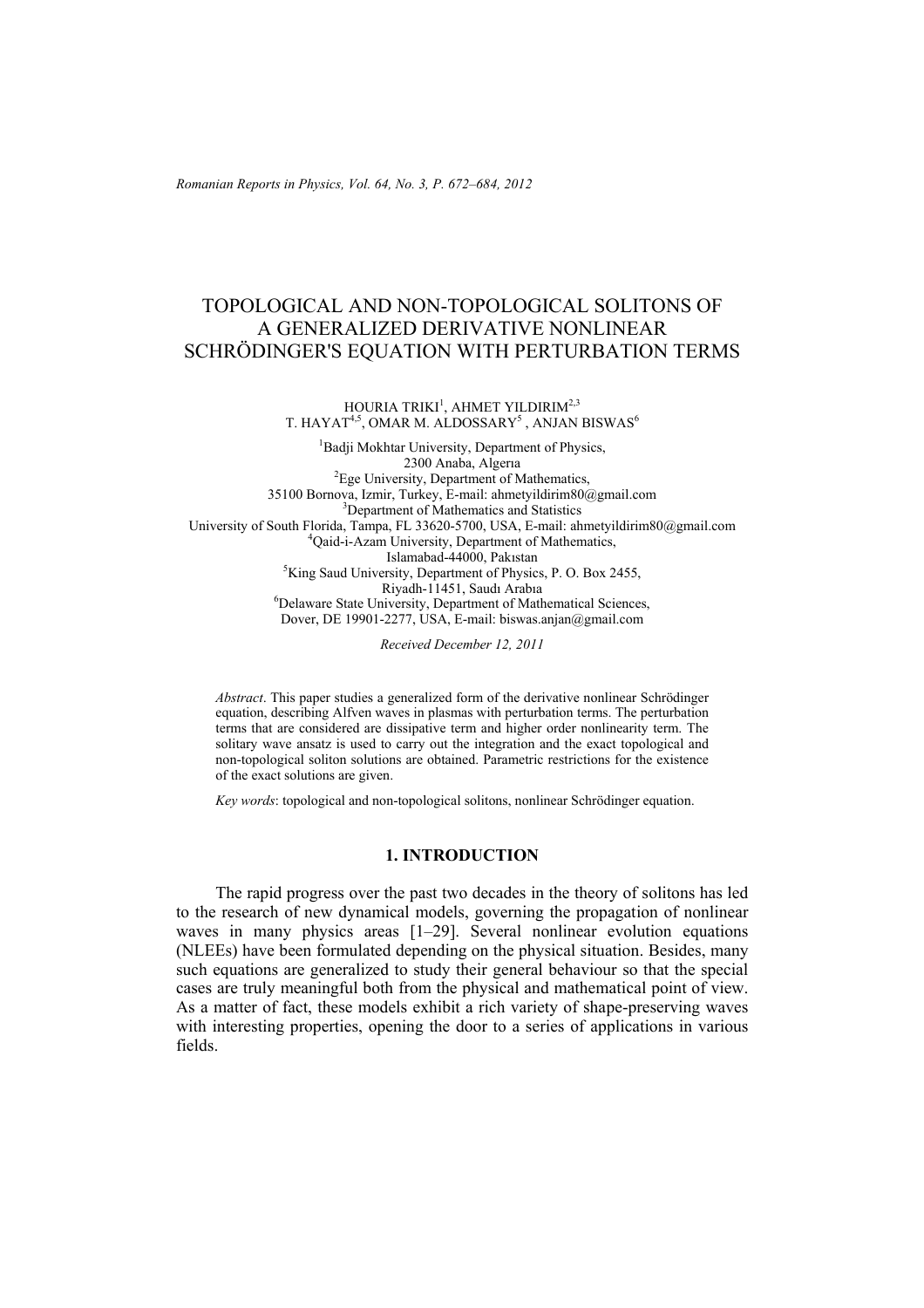The aspect of integrability of NLEEs is one of the most important questions of nonlinear science and theoretical physics because of its direct connection with the understanding of the physical phenomena and dynamical processes in nonlinear dynamical systems. In many practical physics problems, the resulting nonlinear wave equations of interest are nonintegrable [15]. In some particular cases they may be close to an integrable one [15]. It is remarkable that non-integrability is not necessarily related to the nonlinear terms [16]. Higher order dispersions, for example, also can make the system to be non-integrable (while it remains Hamiltonian) [16]. The finding of soliton solutions for such models is of particular interest, because the soliton approach is universal in different fields of modern physics. These exact solutions when they exist can help one to well understand the mechanism of the complicated physical phenomena and dynamical processes modelled by these nonlinear evolution equations [23].

As is well known, a soliton is a pulse that propagates in a dispersive medium in such a way that a nonlinear effect compensates dispersion, and the pulse remains unchanged during propagation [14]. Solitons are ubiquitous in nature, appearing in diverse systems such as shallow water waves, DNA excitations, matter waves in Bose-Einstein condensates, and ultrashort pulses (or laser beams) in nonlinear optics [6].

Optical solitons in Kerr nonlinear media have been the subject of intense current research motivated by their important applications to high-capacity fiber telecommunications and to all optical switches due to their capability of propagating long distances without attenuation and changing their shapes [8]. In the picosecond domain, the propagation of optical soliton pulses in the single-mode optical fibers is governed by the nonlinear Schrödinger (NLS) equation. This equation is completely integrable by the inverse scattering transform. This means that it is possible to find both solitary wave and multi-soliton solutions [16]. The key factors, which determine the solutions of the NLS equation, are the dispersion *D* and nonlinear *N* coefficients. Physically these two coefficients represent the curvature of the frequency versus wave number dispersion and the change in the carrier frequency with signal amplitude, respectively [5]. The cubic NLS equation takes the form [5]:

$$
iE_z - \frac{\beta_2}{2} E_{tt} + \gamma |E|^2 E = 0,
$$
 (1)

where  $E(z,t)$  is the slowly varying amplitude of the pulse envelope,  $\beta_2$  is the group velocity dispersion (GVD) coefficient, and  $\gamma$  is the nonlinear parameter responsible for self-phase modulation (SPM). *z* represents the distance along the direction of propagation, and *t* represents the retarded time (measured in the group velocity frame). By means of the coupled amplitude-phase formulation, fundamental bright and dark soliton solutions have been obtained for both anomalous dispersion regimes ( $\beta_2$  < 0) and normal dispersion regimes ( $\beta_2$  > 0) in Ref. [7].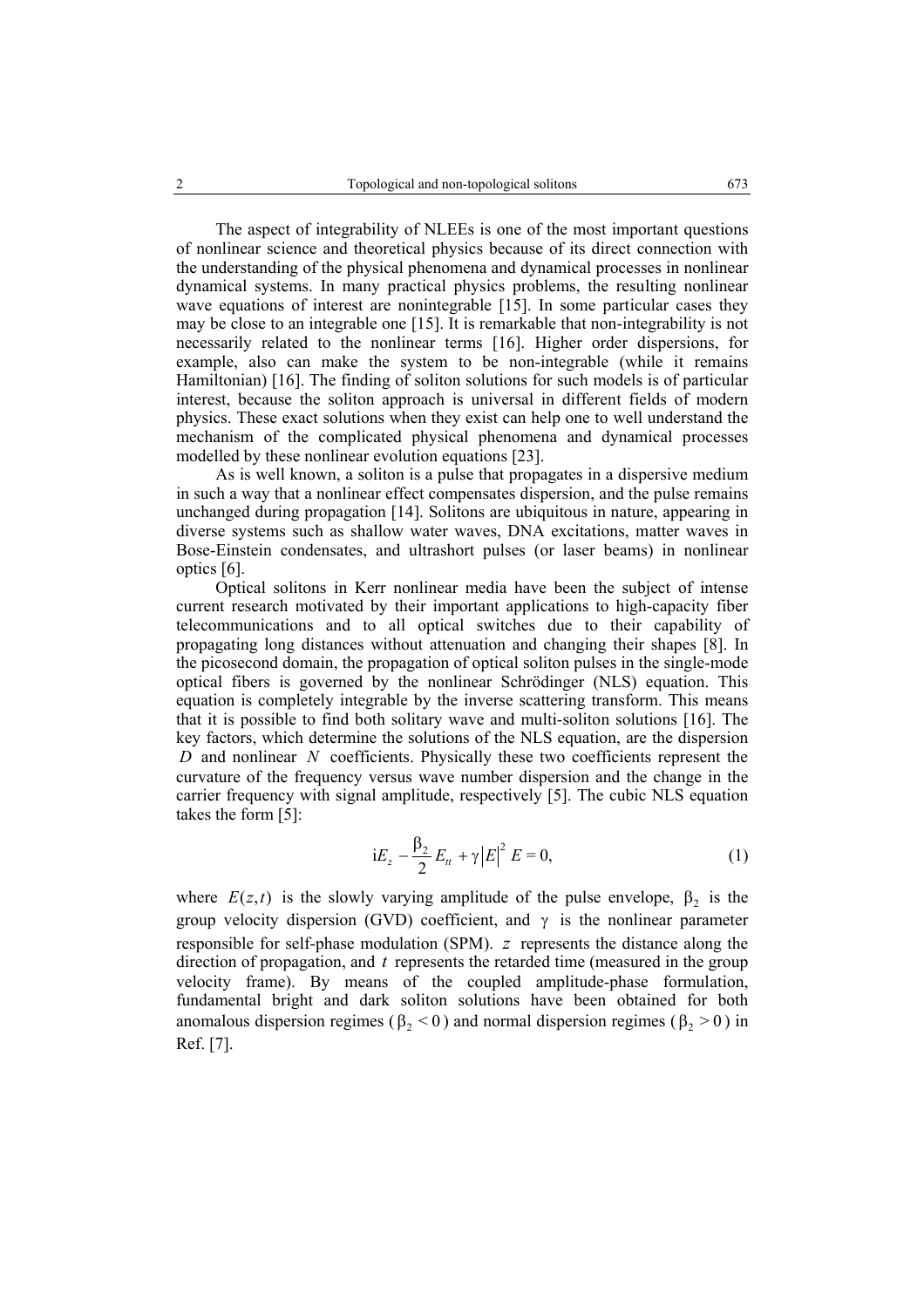Recently, a large variety of powerful methods were developed to obtain exact solutions of many NLEEs of all kinds *e.g.* the nonlinear Schrödinger equation, the Korteweg-de Vries equation, the Boussinesq equation and many others. Among these methods we can cite the coupled amplitude-phase formalism [7, 18], the hyperbolic tangent method, Hirota bilinear method [24], the sub-ODE method [22], the solitary wave ansatz method [2–5] and other analytical methods as well. Moreover, several numerical methods, such as the Petrov-Galerkin method [12], the collocation method [13], were employed for numerical treatments of the nonlinear problems. However, some of these analytical and numerical solutions methods are not easy to use and sometimes require from tedious works and calculations. It is then essential to use appropriate techniques without much complicated calculations for the obtention of explicit solutions of NLEEs of physical relevance. What is important here is whether the method is efficient to construct closed form solutions of a given nonlinear evolution equation. The solitary wave ansatz method [2–5], and other methods of integrability have shown great success and progress in this area of research. The solitary wave ansatz method rather heuristic and possesses significant features that make it practical for the determination of soliton-type solutions for a wide class of NLEEs in a direct method. This technique has recently been applied successfully to wide range of NLEEs [2–5].

In this paper, the solitary wave ansatz will be exploited to find the exact soliton solutions of a generalized form of the derivative nonlinear Schrödinger equation with generalized evolution term and pertubation contributions in the form of a dissipative term and higher order nonlinearity effect.

The considered generalized derivative NLS equation with perturbation terms is as follows:

$$
i(q^{m})_{t} + \alpha (q^{m})_{xx} + i\beta (|q|^{2n} q^{m})_{x} = i\gamma |q|^{2n} (q^{m})_{x} + \delta |q|^{4n} q^{m}. \qquad (2)
$$

Here in (2), the first term is the generalized evolution term, while the second and third terms respectively represent the dispersion and nonlinear terms. The perturbation terms on the right-hand side of Eq. (2) represent the dissipative term and the higher order nonlinearity term. Also,  $\alpha$ ,  $\beta$ ,  $\gamma$ ,  $\delta \in R$  are constants, while *m*,  $n \in \mathbb{Z}^+$ . When the constants  $\gamma = \delta = 0$ , this equation is the generalized form of the so-called derivative NLS equation, where, in particular, the case  $\alpha = \beta = m = n = 1$  leads to the derivative NLS equation [1, 11]:

$$
iq_{t} + q_{xx} + i(|q|^{2} q)_{x} = 0.
$$
 (3)

Generally, Eq. (2) is not integrable. It is always useful to construct exact analytical solutions and it is worthwhile to investigate the exact solutions (in particular soliton solutions). In this paper, we deal with the existence of exact soliton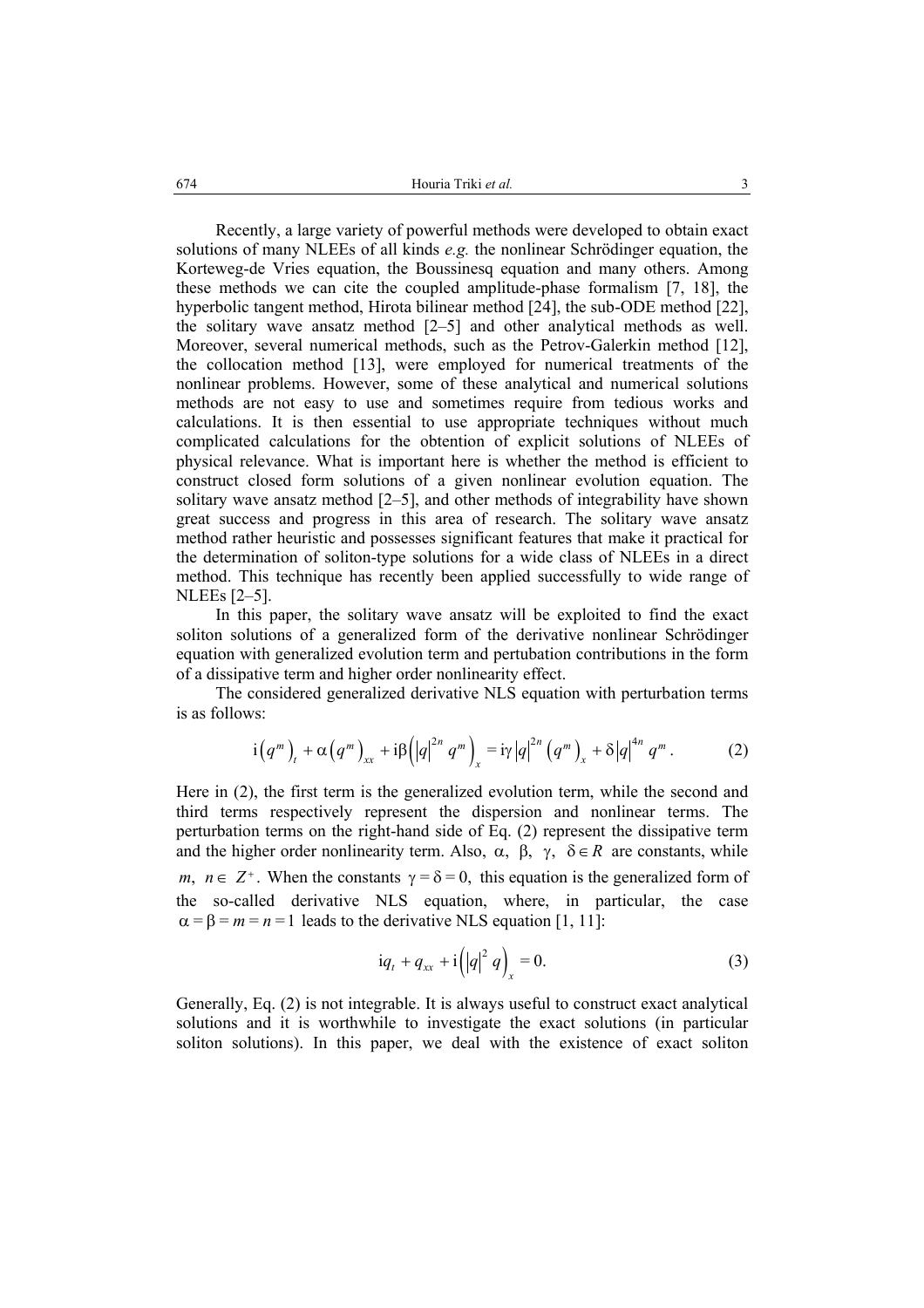solutions of Eq. (2) as it appears, namely for general values of *m* and *n* and in presence of perturbation terms. To our knowledge, the exact analytic soliton solutions of Eq. (2) have not previously obtained. Importantly, it is not possible to integrate (2) by the inverse scattering transform for any general values of the exponents *m* and *n* since the Painlevé test of integrability will fail in this situation.

Thus, equation (2) will be integrated in this paper, and the search will be for bright and dark solitons that are also known as non-topological and topological solitons respectively. These topological solitons are of interest only in the nonlinear optics community. The bright solitons for equation (2) models Alfven waves in plasmas, in presence of dissipation and higher order nonlinearity as described above [1]. Additionally, the equation represents the propagation of solitons through optical fibers for transcontinental and transoceanic distances in presence of perturbation terms that are given by self-steepening term (to avoid shock wave formation) and nonlinear dissipation. These two terms are respectively given by the coefficients of β and γ . The full nonlinearity factor *m* is considered since there can arise a situation, from real life scenario, where the evolution or the dispersion or the dissipation is not exact or linear due to the noise or fiber imperfections. Setting  $m = 1$  always collapses the analysis to the actual model. A simplified version of this equation with  $m = n = 1$  models wave propagation on discrete electrical transmission line based on the modified complex Ginzburg-Landau equation that is derived in the smal amplitude and long wavelength limit by the aid of standard reductive perturbation technique and complex expansion on the governing nonlinear equations [13].

#### **2. NON-TOPOLOGICAL SOLITON SOLUTION**

For solving Eq. (2), we use a solitary wave ansatz of the form

$$
q(x,t) = \frac{A}{\left[D + \cosh \tau\right]^p} e^{i\varphi},\tag{4}
$$

where

$$
\tau = B(x - vt) \tag{5}
$$

and

$$
\varphi = -kx + \omega t + \theta. \tag{6}
$$

Here, in (4–6),  $\vec{A}$  is the amplitude of the soliton, while  $\vec{v}$  is the velocity and  $\vec{B}$  is the inverse width of the soliton. Also,  $\kappa$  is the frequency of the soliton, while  $\omega$  is the wave number of the soliton and  $\theta$  is the phase constant. The exponent *p* is unknown at this point and its value will fall out in the process of deriving the solution of this equation. From the ansatz (4), one obtains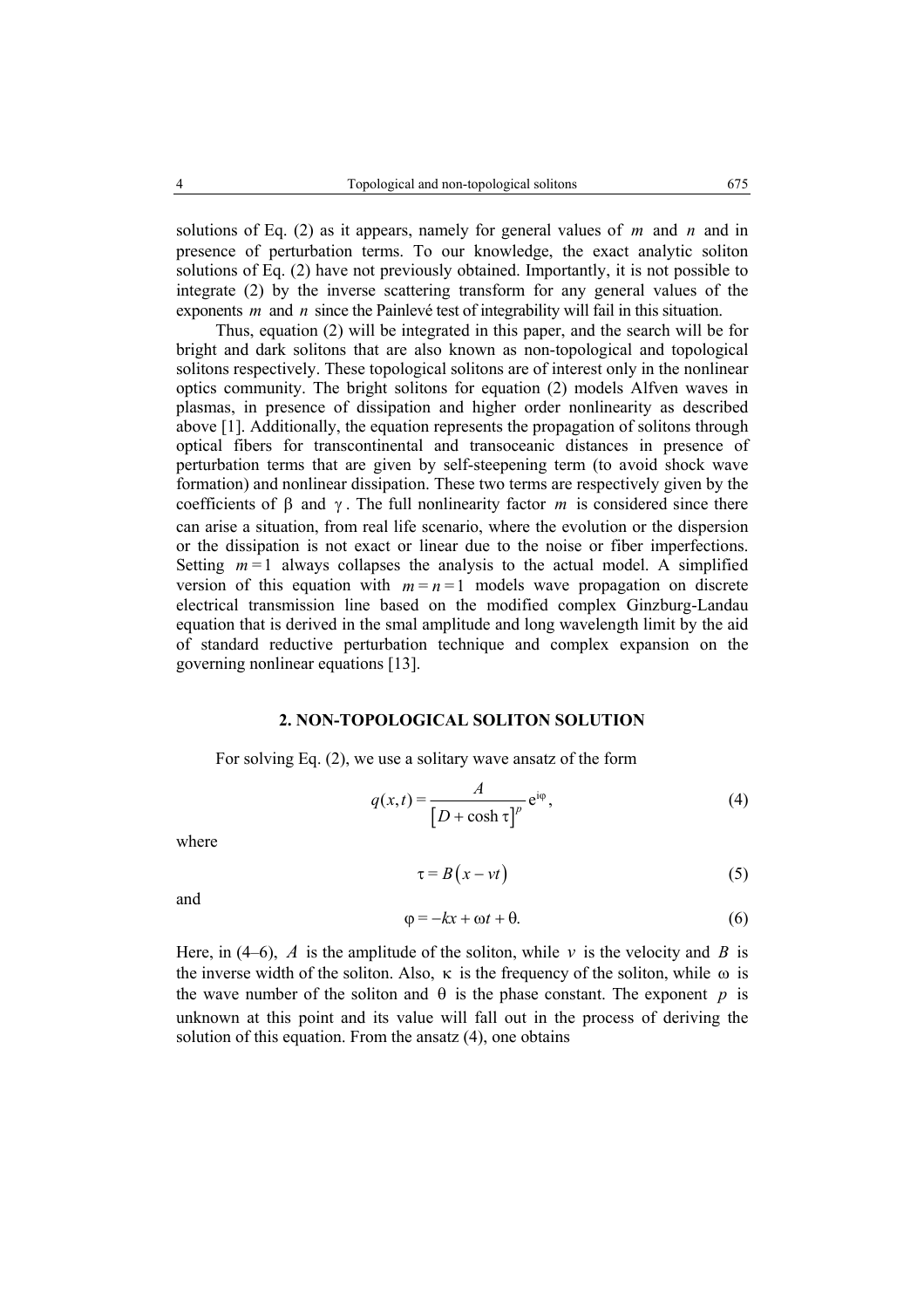$$
(qm)t = \left\{ \frac{pmBvAm \sinh \tau}{\left[D + \cosh \tau\right]^{pm+1}} + \frac{im\omega Am}{\left[D + \cosh \tau\right]^{pm}} \right\} e^{im\varphi},
$$
 (7)

$$
(qm)x = \left\{ -\frac{pmBAm \sinh \tau}{\left[D + \cosh \tau\right]^{pm+1}} - \frac{imkAm}{\left[D + \cosh \tau\right]^{pm}} \right\} e^{im\varphi},
$$
(8)

$$
(qm)xx = \left\{ \frac{pm(pm+1)B2Am (D2 - 1)}{[D + \cosh \tau]^{pm+2}} + \frac{Am p2 m2 B2}{[D + \cosh \tau]^{pm}} - \right\}
$$
(9)

$$
-\frac{pm(2pm+1)DB^2A^m}{[D+\cosh\tau]^{pm+1}}+\frac{2ikpmBA^m\sinh\tau}{[D+\cosh\tau]^{pm+1}}-\frac{A^mk^2}{[D+\cosh\tau]^{pm}}\Bigg\}e^{im\varphi},
$$

$$
\{|q|^{2n} q^m\}_x = \left\{-\frac{p(2n+m) A^{2n+m} \sinh \tau}{\left[D+\cosh \tau\right]^{p(2n+m)+1}} - \frac{k m A^{2n+m}}{\left[D+\cosh \tau\right]^{p(2n+m)}}\right\} e^{im\varphi},\qquad(10)
$$

$$
|q|^{2n} (q^m)_x = \left\{ -\frac{pmBA^{2n+m} \sinh \tau}{\left[D + \cosh \tau\right]^{p(2n+m)+1}} - \frac{ikmA^{2n+m}}{\left[D + \cosh \tau\right]^{p(2n+m)}} \right\} e^{im\phi}.
$$
 (11)

Substituting Eqs. (7)-(11) into Eq. (2), we find

$$
i\left\{\frac{pmBvA^{m}\sinh\tau}{[D+\cosh\tau]^{pm+1}}+\frac{im\omega A^{m}}{[D+\cosh\tau]^{pm}}\right\}++ \alpha\left\{\frac{pm(pm(pm+1)B^{2}A^{m}(D^{2}-1)}{[D+\cosh\tau]^{pm+2}}+\frac{A^{m}p^{2}m^{2}B^{2}}{[D+\cosh\tau]^{pm}}-\frac{pm(2pm+1)DB^{2}A^{m}}{[D+\cosh\tau]^{pm}}+\right\}+ \frac{2ikpmBA^{m}\sinh\tau}{[D+\cosh\tau]^{pm+1}}-\frac{A^{m}k^{2}}{[D+\cosh\tau]^{pm}}\right\}+ (12)+i\beta\left\{-\frac{p(2n+m)A^{2n+m}\sinh\tau}{[D+\cosh\tau]^{p(2n+m)+1}}-\frac{ikmA^{2n+m}}{[D+\cosh\tau]^{p(2n+m)}}\right\} ==-\frac{i\gamma pmBA^{2n+m}\sinh\tau}{[D+\cosh\tau]^{p(2n+m)+1}}+\frac{\gamma kmA^{2n+m}}{[D+\cosh\tau]^{p(2n+m)}}+\frac{\delta A^{4n+m}}{[D+\cosh\tau]^{p(4n+m)}}.
$$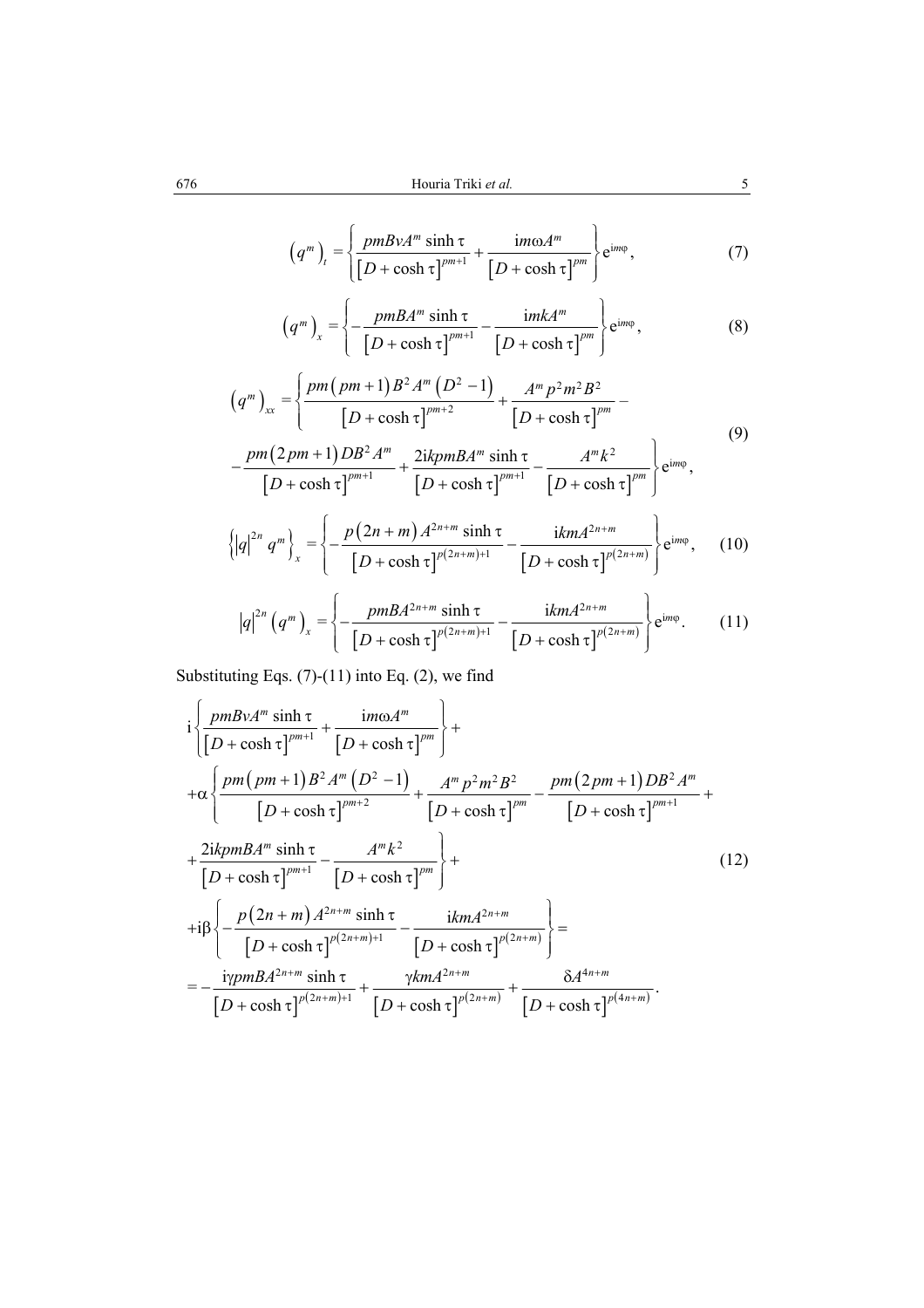Separating the real and imaginary parts, we get

$$
\frac{pmBvA^{m}\sinh\tau}{[D+\cosh\tau]^{pm+1}} + \frac{2k\alpha pmBA^{m}\sinh\tau}{[D+\cosh\tau]^{pm+1}} - \frac{\beta p(2n+m)A^{2n+m}\sinh\tau}{[D+\cosh\tau]^{p(m+2n)+1}} =
$$
\n
$$
= -\frac{\gamma A^{2n+m}\pm\sinh\tau}{[D+\cosh\tau]^{p(m+2n)+1}} \tag{13}
$$

and

$$
-\frac{m\omega A^{m}}{\left[D+\cosh\tau\right]^{pm}} + \frac{\alpha pm\left(pm+1\right)B^{2}A^{m}\left(D^{2}-1\right)}{\left[D+\cosh\tau\right]^{pm+2}} + \frac{\alpha A^{m}p^{2}m^{2}B^{2}}{\left[D+\cosh\tau\right]^{pm}} - \frac{\alpha pm\left(2pm+1\right)DB^{2}A^{m}}{\left[D+\cosh\tau\right]^{pm}} - \frac{\alpha A^{m}k^{2}}{\left[D+\cosh\tau\right]^{pm}} + \frac{\beta k A^{2n+m}}{\left[D+\cosh\tau\right]^{pm}} = \frac{\gamma mk A^{2n+m}}{\left[D+\cosh\tau\right]^{pm+m}} + \frac{\delta A^{4n+m}}{\left[D+\cosh\tau\right]^{p\left(m+2n\right)}} + \frac{\delta A^{4n+m}}{\left[D+\cosh\tau\right]^{p\left(m+4n\right)}}.
$$
\n(14)

By equating the exponents  $pm + 1$  and  $p(m + 2n)$  in Eq. (14), we get

$$
pm + 1 = p(m + 2n). \tag{15}
$$

This gives

$$
p = \frac{1}{2n},\tag{16}
$$

with

$$
n \neq 0. \tag{17}
$$

It needs to be noted that the same value of  $p$  is yielded when the exponents  $pm + 2$  and  $p(m + 4n)$  are equated with each other.

Now, from (13), the linearly independent functions are  $\sinh \tau / [D + \cosh \tau]^{pm+1}$  and  $\sinh \tau / [D + \cosh \tau]^{p(m+2n)+1}$ . Therefore, setting their respective coefficients to zero yields

$$
v = -2k\alpha,\tag{18}
$$

and

$$
\frac{\gamma}{\beta} = \frac{2n + m}{m},\tag{19}
$$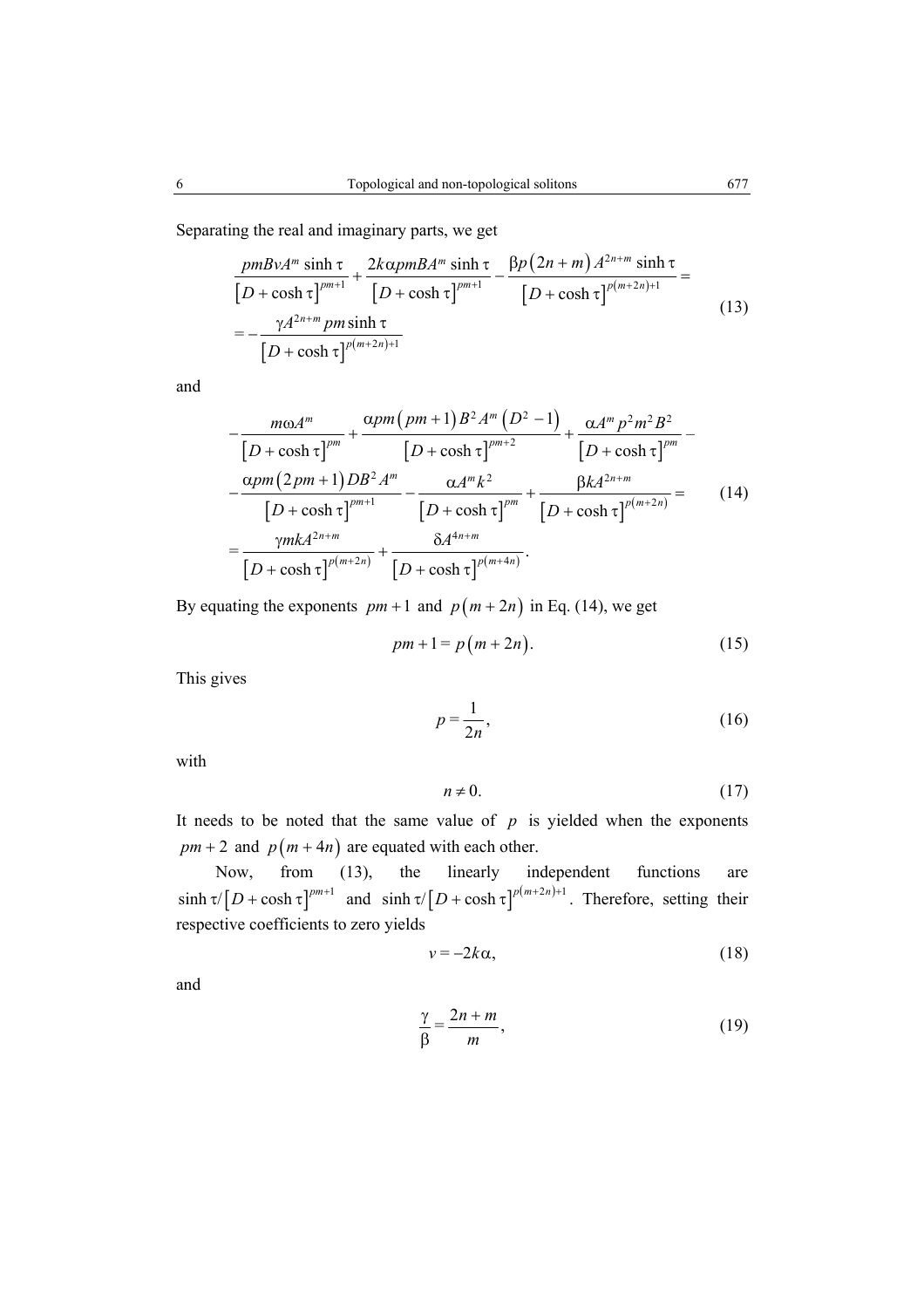which serves as a constraint relation between the model coefficients and the exponents. Also, from (14), the linearly independent functions are  $1/[D + \cosh \tau]^{pm+j}$  for  $j = 0,1,2$  (with  $pm + 1 = p(m + 2n)$ ). Therefore, setting their respective coefficients to zero yields

$$
-m\omega A^{m} + \alpha A^{m} p^{2} m^{2} B^{2} - \alpha A^{m} k^{2} = 0, \qquad (20)
$$

$$
\alpha pm\left(pm+1\right)B^2A^m\left(D^2-1\right)=\delta A^{4n+m},\qquad \qquad (21)
$$

$$
-\alpha pm(2pm+1)DB^2 A^m + \beta k A^{2n+m} = \gamma mk A^{2n+m}.
$$
 (22)

Solving the above equations gives

$$
\omega = \frac{\alpha \left( m^2 B^2 - 4n^2 k^2 \right)}{4mn^2},\tag{23}
$$

$$
D = \frac{\delta A^{2n} \left( m+n \right) + \sqrt{k^2 \left( m+2n \right)^2 \left( \beta - \gamma m \right)^2 + \delta^2 A^{4n} \left( m+n \right)^2}}{\left( m+2n \right) \left( \beta - \gamma m \right) k},\qquad(24)
$$

$$
B = nA^{n} \sqrt{\frac{2k(\beta - \gamma m)}{\alpha m(m+n)D}}.
$$
 (25)

It is seen from (25) that the soliton will exist for

$$
\alpha(\beta - \gamma m) > 0 \tag{26}
$$

as long as  $D > 0$ , which is guaranted from (24).

Thus, the bright soliton solution to the generalized derivative NLS equation (2) is given by

$$
q(x,t) = \frac{A}{\left[D + \cosh\left[B(x - vt)\right]\right]^{1/2n}} e^{i(-\kappa x + \omega t + \theta)},
$$
\n(27)

where the width *B* of the soliton is given by (25) while the velocity  $v$  is given by (18) and the wave number  $\omega$  is shown in (23). Note that this solution exists provided that the conditions (17), (19) and (26) are satisfied.

# **3. TOPOLOGICAL SOLITON SOLUTION**

In this section, we are interested by finding the exact topological soliton solution, also known as shock waves, for the considered generalized derivative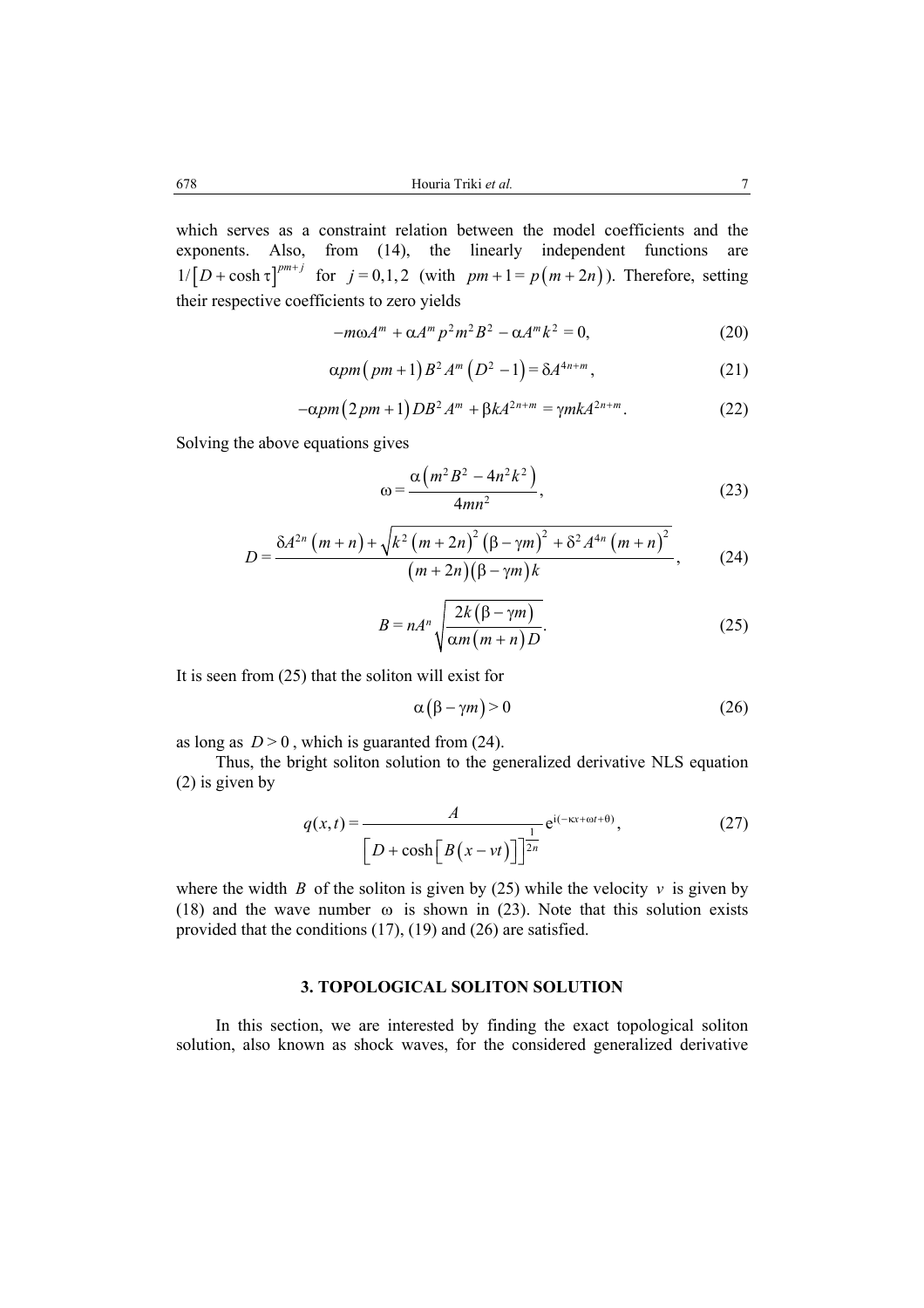NLS equation (2). These are also known as topological optical solitons in the context of Nonlinear Optics [19]. It is known that dark optical solitons are more stable in presence of noise and spreads more slowly in presence of loss, in the optical communication systems, as compared to bright solitons [21]. Note that since to date (to our knowledge) no dark soliton solution for the considered equation has been found. For dark optical soliton solution, we introduce a solitary wave ansatz in the form

$$
q(x,t) = \left[A + B \tanh \tau\right]^p e^{i\varphi},\tag{28}
$$

where

$$
\tau = \mu(x - vt),\tag{29}
$$

$$
\varphi = -\kappa x + \omega t + \theta,\tag{30}
$$

where  $\mu$  is a free parameter,  $\nu$ ,  $\kappa$ , and  $\omega$  are, respectively, the velocity, the frequency, and the wave number of the soliton.  $\theta$  is the phase constant of the soliton. The exponent  $p$  is also unknown and it will be determined as a function of *m* and *n*. Here *A* and *B* are constants. From the ansatz (28), we get

$$
\left(q^{m}\right)_{t} = \left\{-\mu p m B v \left(1 - \frac{A^{2}}{B^{2}}\right) \left[A + B \tanh \tau\right]^{pm-1} - 2\mu p m v \frac{A}{B} \left[A + B \tanh \tau\right]^{pm} + \mu p m v \frac{1}{B} \left[A + B \tanh \tau\right]^{pm+} + im\omega \left[A + B \tanh \tau\right]^{pm}\right\} e^{im\phi},\tag{31}
$$

$$
\left(q^{m}\right)_{xx} = \left\{\mu^{2} B^{2} pm (pm-1)\left(1 - \frac{A^{2}}{B^{2}}\right)^{2} \left[A + B \tanh \tau\right]^{pm-2} + 2\mu^{2} pm (2pm-1) A \left(1 - \frac{A^{2}}{B^{2}}\right) \left[A + B \tanh \tau\right]^{pm-1} + 2\mu^{2} p^{2} m^{2} \left(\frac{3A^{2}}{B^{2}} - 1\right) \left[A + B \tanh \tau\right]^{pm-2} - 2\mu^{2} pm (pm+1) \left[A + B \tanh \tau\right]^{pm-2} - 2\mu m \left(pm+1\right) \left[A + B \tanh \tau\right]^{pm-2} - 2\mu m \left(pm+1\right) \left[A + B \tanh \tau\right]^{pm-1} - 4\mu^{2} \left[\mu + B \tanh \tau\right]^{pm-2} + 2\mu m \left[\mu + B \tanh \tau\right]^{pm-2} - 2\mu m \left[\mu + B \tanh \tau\right]^{pm-2} + 2\mu m^{2} \left[A + B \tanh \tau\right]^{pm-2} + 2\mu m^{2} \left[A + B \tanh \tau\right]^{pm-2} + 2\mu m^{2} \left[\mu + B \tanh \tau\right]^{pm-2} + 2\mu m^{2} \left[\mu + B \tanh \tau\right]^{pm-2} + 2\mu m^{2} \left[\mu + B \tanh \tau\right]^{pm-2} + 2\mu m^{2} \left[\mu + B \tanh \tau\right]^{pm-2} + 2\mu m^{2} \left[\mu + B \tanh \tau\right]^{pm-2} + 2\mu m^{2} \left[\mu + B \tanh \tau\right]^{pm-2} + 2\mu m^{2} \left[\mu + B \tanh \tau\right]^{pm-2} + 2\mu m^{2} \left[\mu + B \tanh \tau\right]^{pm-2} + 2\mu m^{2} \left[\mu + B \tanh \tau\right]^{pm-2} + 2\mu m^{2} \left[\mu + B \tanh \tau\right]^{pm-2} + 2\mu m^{2} \left[\mu + B \tanh \tau\right]^{pm-2} + 2\mu m^{2} \left[\mu + B \tanh \tau\right]^{pm-2} + 2\mu m \left[\mu + B \tanh \
$$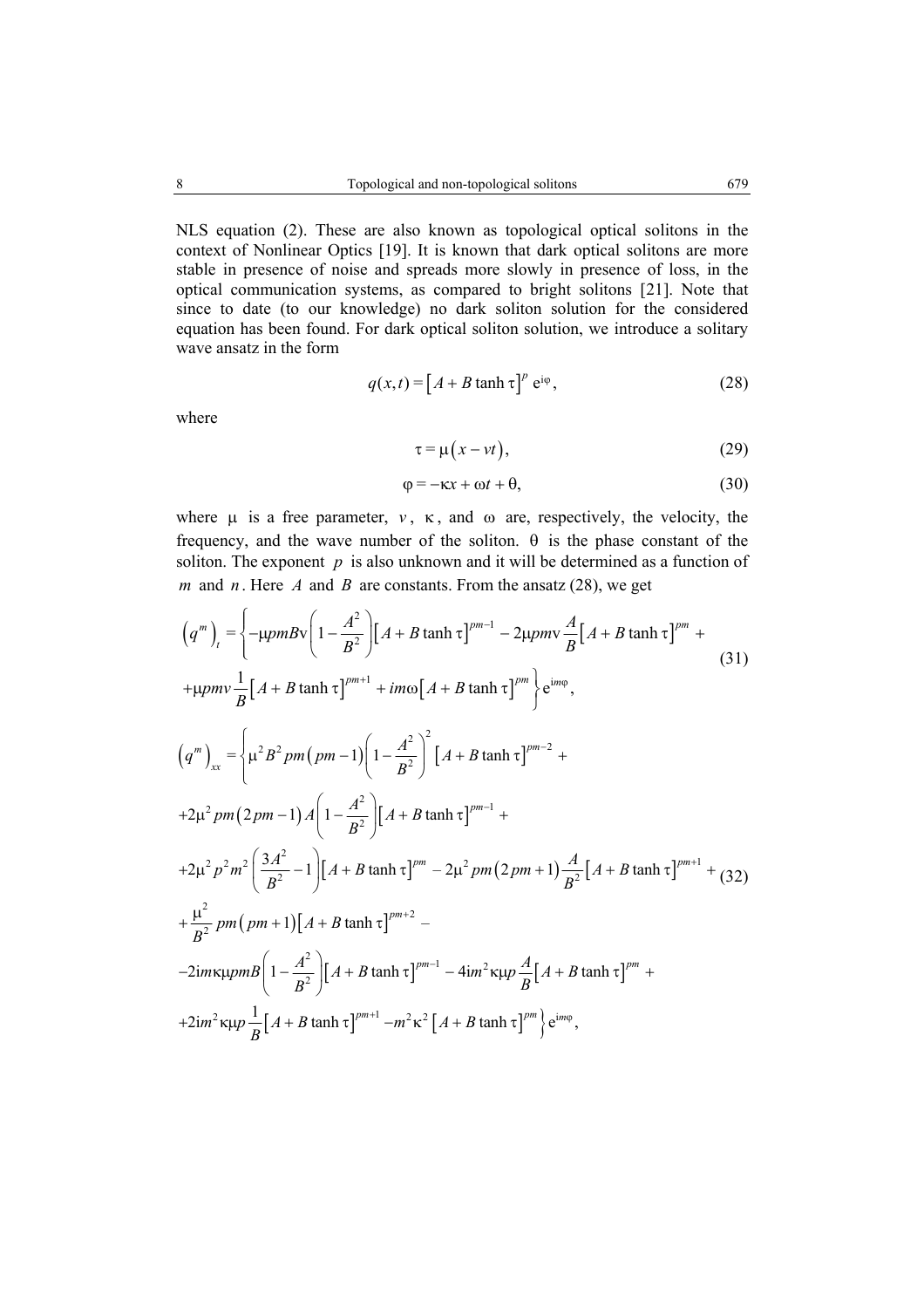$$
\left\{\left|q\right|^{2n} q^{m}\right\}_{x} = \left\{\mu B p \left(2n + m\right) \left(1 - \frac{A^{2}}{B^{2}}\right) \left[A + B \tanh \tau\right]^{p\left(2n + m\right) - 1} + \frac{2\mu p \left(2n + m\right) A}{B} \left[A + B \tanh \tau\right]^{p\left(2n + m\right)} - \frac{\mu p \left(2n + m\right)}{B} \left[A + B \tanh \tau\right]^{p\left(2n + m\right) + 1} - (33)
$$
  
-ikm $\left[A + B \tanh \tau\right]^{p\left(2n + m\right)}\right\} e^{im\varphi},$   

$$
\left|q\right|^{2n} \left(q^{m}\right)_{x} = \left\{\mu B p m \left(1 - \frac{A^{2}}{B^{2}}\right) \left[A + B \tanh \tau\right]^{p\left(2n + m\right) - 1} + \frac{2\mu p m A}{B} \left[A + B \tanh \tau\right]^{p\left(2n + m\right)} - (34)
$$

$$
-\frac{\mu p m}{B} \left[A + B \tanh \tau\right]^{p\left(2n + m\right) + 1} - i \kappa m \left[A + B \tanh \tau\right]^{p\left(2n + m\right)}\right\} e^{im\varphi}.
$$

Substituting (28–34) into (2), removing the exponential term, and then separating the real and imaginary parts, we can obtain the following pair of equations:

$$
-\mu p m B v \left( 1 - \frac{A^2}{B^2} \right) \left[ A + B \tanh \tau \right]^{pm-1} - 2\mu p m v \frac{A}{B} \left[ A + B \tanh \tau \right]^{pm} +
$$
  
+  $\mu p m v \frac{1}{B} \left[ A + B \tanh \tau \right]^{pm-1} - 2\alpha m \kappa \mu p m B \left( 1 - \frac{A^2}{B^2} \right) \left[ A + B \tanh \tau \right]^{pm-1} -$   
-  $4\alpha m^2 \kappa \mu p \frac{A}{B} \left[ A + B \tanh \tau \right]^{pm} + 2\alpha m^2 \kappa \mu p \frac{1}{B} \left[ A + B \tanh \tau \right]^{pm+1} +$   
+  $\beta \mu B p (2n + m) \left( 1 - \frac{A^2}{B^2} \right) \left[ A + B \tanh \tau \right]^{p(2n+m)-1} +$   
+  $\beta \frac{2\mu p (2n + m) A}{B} \left[ A + B \tanh \tau \right]^{p(2n+m)} - \beta \frac{\mu p (2n + m)}{B} \left[ A + B \tanh \tau \right]^{p(2n+m)+1} =$   
=  $\gamma \mu B p m \left( 1 - \frac{A^2}{B^2} \right) \left[ A + B \tanh \tau \right]^{p(2n+m)-1} +$   
+  $\frac{2\gamma \mu p m A}{B} \left[ A + B \tanh \tau \right]^{p(2n+m)} - \frac{\gamma \mu p m}{B} \left[ A + B \tanh \tau \right]^{p(2n+m)+1},$   
and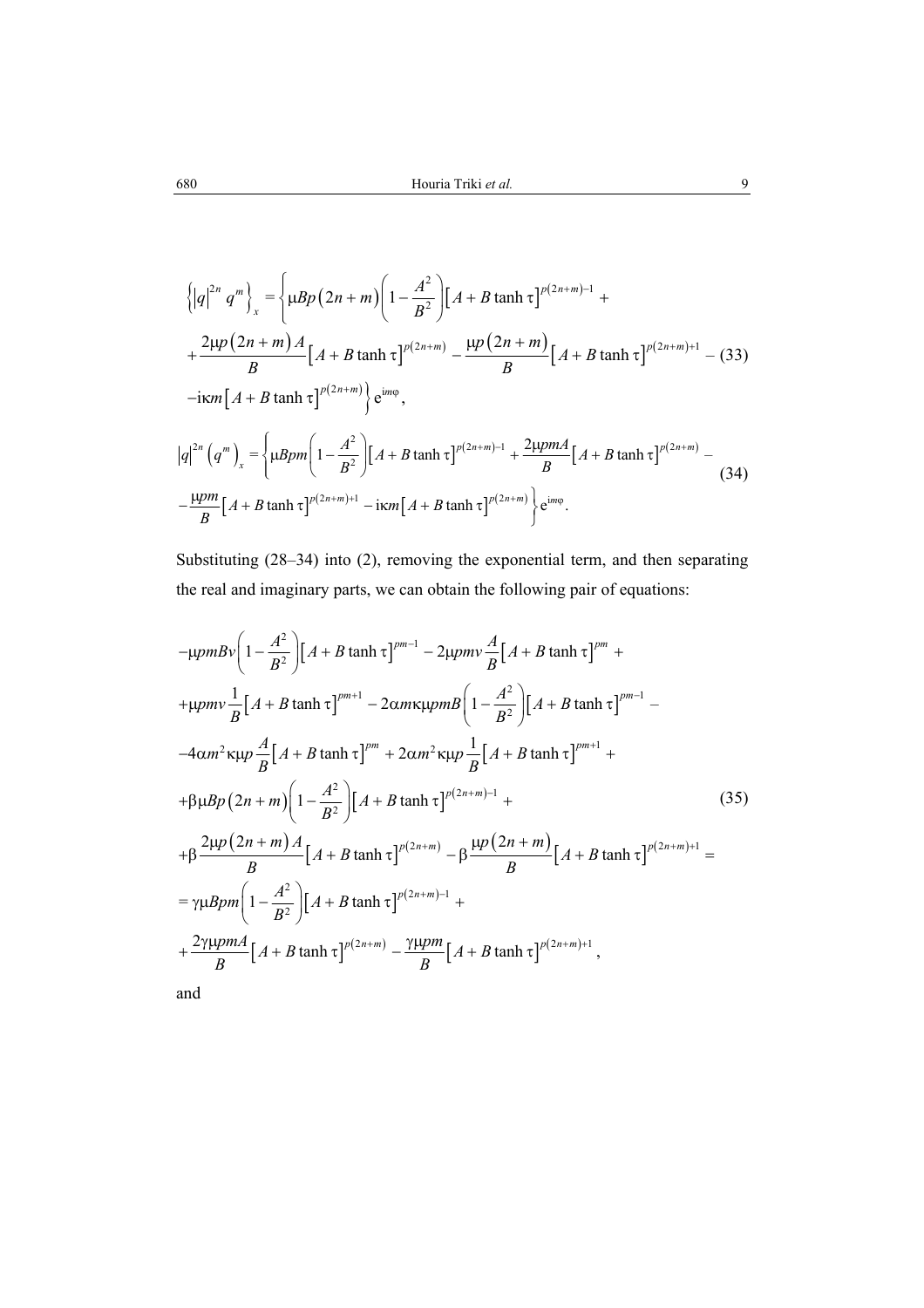$$
-m\omega \Big[ A + B \tanh \tau \Big]^{pm} + \alpha \mu^2 B^2 \, pm \Big( pm - 1 \Big) \Bigg( 1 - \frac{A^2}{B^2} \Bigg)^2 \Big[ A + B \tanh \tau \Big]^{pm-2} +
$$
  
+2\alpha \mu^2 \, pm \Big( 2 \, pm - 1 \Big) A \Bigg[ 1 - \frac{A^2}{B^2} \Bigg] \Big[ A + B \tanh \tau \Big]^{pm-1} +  
+2\alpha \mu^2 \, p^2 m^2 \Big( \frac{3A^2}{B^2} - 1 \Big) \Big[ A + B \tanh \tau \Big]^{pm} - 2\alpha \mu^2 \, pm \Big( 2 \, pm + 1 \Big) \frac{A}{B^2} \Big[ A + B \tanh \tau \Big]^{pm+1} + (36)  
+ \alpha \frac{\mu^2}{B^2} \, pm \Big( pm + 1 \Big) \Big[ A + B \tanh \tau \Big]^{pm+2} - \alpha m^2 \kappa^2 \Big[ A + B \tanh \tau \Big]^{pm} +

$$
B^{2}
$$
  
+ $\beta$  $\kappa m [A + B \tanh \tau]^{p(2n+m)} = \gamma \kappa m [A + B \tanh \tau]^{p(2n+m)} + \delta [A + B \tanh \tau]^{p(4n+m)}$ 

By equating the exponents of  $\left[ A + B \tanh \tau \right]^{mp+1}$  and  $\left[ A + B \tanh \tau \right]^{p(m+2)}$  terms in Eq.  $(35)$ , one gets

$$
pm + 1 = p(2n + m). \tag{37}
$$

That gives the following value of *p* :

$$
p = \frac{1}{2n}.\tag{38}
$$

Again this same value of *p* is obtained on equating the exponents *pm* and  $p(2n + m) - 1$  and also the exponents  $pm + 2$  and  $p(4n + m)$ . By collecting the coefficients of functions of the same exponent of  $[A + B \tanh \tau]^{pm+j}$  for  $j = 0, \pm 1$ ,  $\pm 2$  in Eq. (35), respectively, where each has to vanish, we obtain the following system of algebraic equations:

$$
-\mu p m B v \left(1 - \frac{A^2}{B^2}\right) - 2\alpha m \kappa \mu p m B \left(1 - \frac{A^2}{B^2}\right) = 0,
$$
\n(39)

$$
-2\mu p m v \frac{A}{B} - 4\alpha m^2 \kappa \mu p \frac{A}{B} + \beta \mu B p (2n + m) \left(1 - \frac{A^2}{B^2}\right) = \gamma \mu B p m \left(1 - \frac{A^2}{B^2}\right), \tag{40}
$$

$$
\mu p m v \frac{1}{B} + 2 \alpha m^2 \kappa \mu p \frac{1}{B} + \frac{2 \beta \mu p (2n + m) A}{B} = \frac{2 \gamma \mu p m A}{B},\tag{41}
$$

$$
\frac{\beta \mu p (2n + m)}{B} = \frac{\gamma \mu pm}{B}.
$$
 (42)

Solving the above equations yields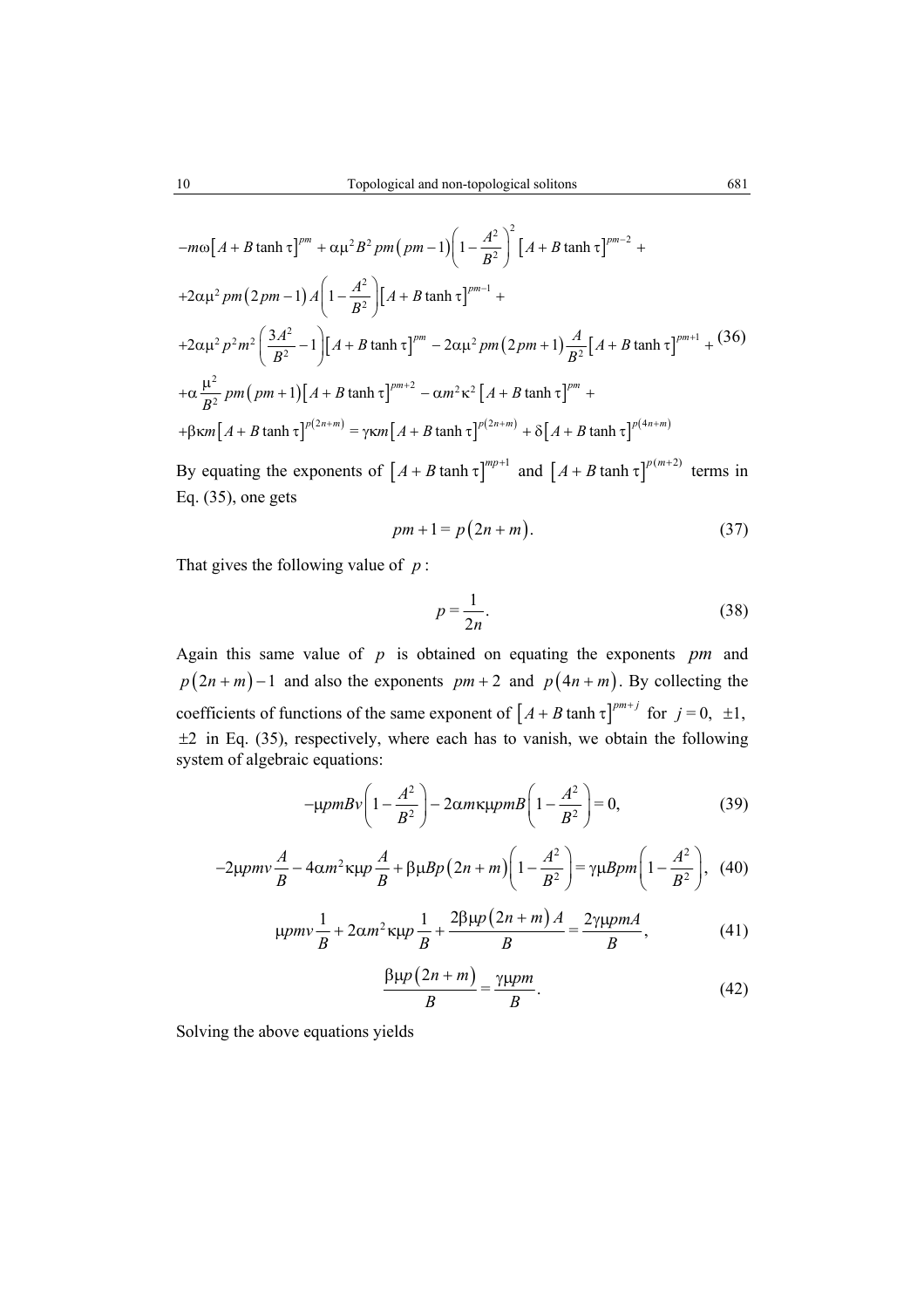$$
v = -2\alpha m\kappa,\tag{43}
$$

$$
\frac{\gamma}{\beta} = \frac{2n + m}{m}.\tag{44}
$$

By collecting the coefficients of functions of the same exponent of  $[A + B \tanh \tau]^{pm+j}$  for  $j = 0, \pm 1, \pm 2$  in Eq. (36), respectively, where each has to vanish, yields

$$
\omega = \frac{4B^2\delta - \alpha m(m+2n)\kappa^2}{(m+2n)},
$$
\n(45)

$$
A = B,\tag{46}
$$

$$
\kappa = \frac{4\delta B^2 (m+n)}{m(m+2n)(\beta-\gamma)},
$$
\n(47)

$$
\mu = 2nB \sqrt{\frac{\delta}{\alpha m (m+2n)}}.
$$
\n(48)

Eq. (48) shows that the soliton will exist for

$$
\alpha \delta > 0. \tag{49}
$$

Hence, finally, the dark soliton solution of the generalized derivative nonlinear Schrödinger equation (2) is given by

$$
q(x,t) = \left\{ A + B \tanh\left[\mu\left(x - vt\right)\right] \right\}^{\frac{1}{2n}} e^{i(-\kappa x + \omega t + \theta)},\tag{50}
$$

where the velocity *v* is given by (43) and the wave number  $\omega$  is shown in (45). The inverse width  $\mu$  of the soliton is given by (48), while the frequency  $\kappa$  is given by (47). It is worth noting that the existence of the dark soliton solution (50) depends on the characteristics of the nonlinear medium, which satisfy the conditions (44) and (49).

## **4. CONCLUSIONS**

This paper analyzed and studied a generalized form of the derivative nonlinear Schrödinger equation, describing the propagation of Alfven waves in plasmas with perturbation terms. The additional terms, besides the pure generalized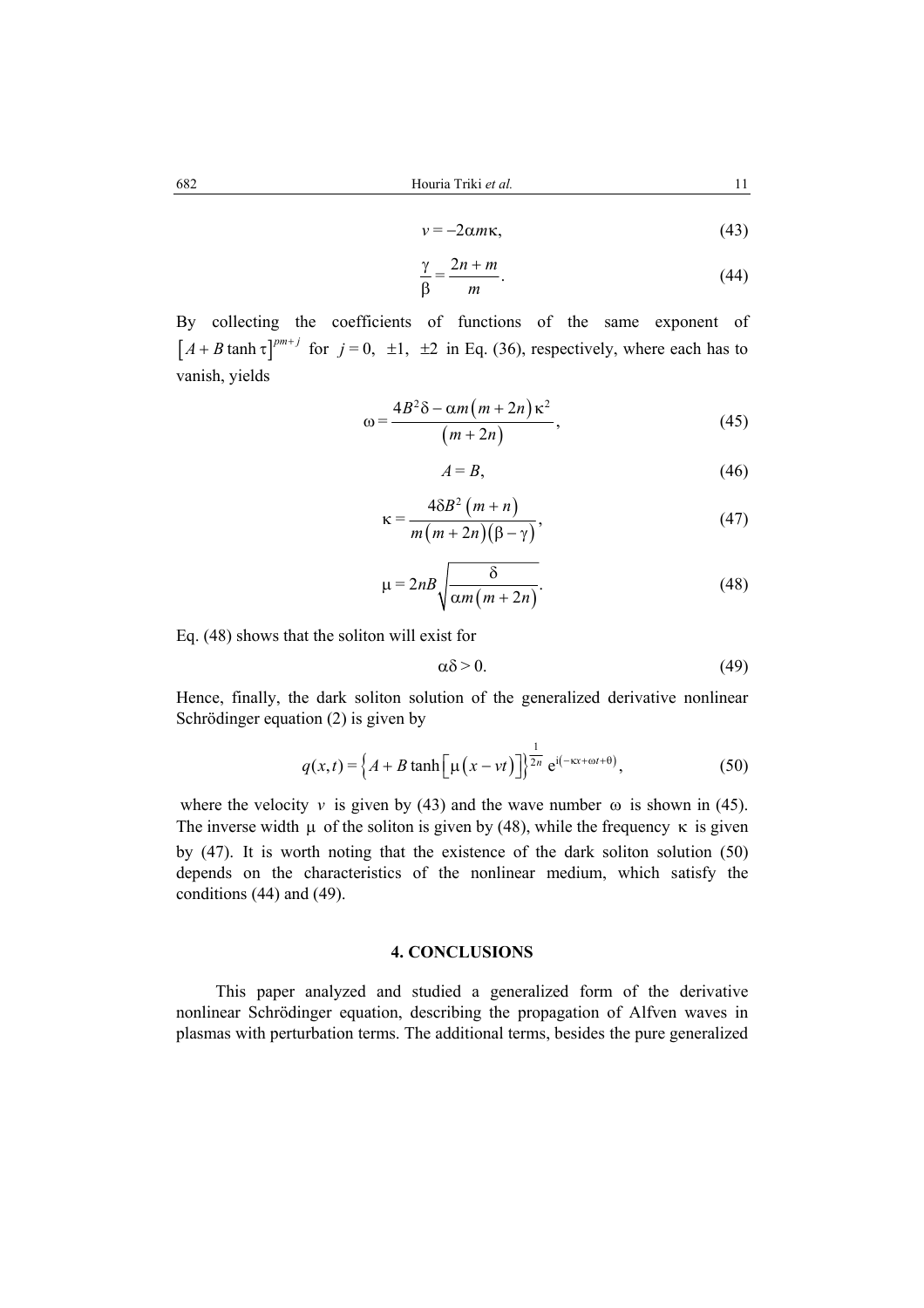derivative nonlinear Schrödinger equation that are taken into consideration are the dissipation and higher order nonlinearity effects. In presence of these perturbation terms, both topological (dark) as well as non-topological (bright) solitons are obtained by using the solitary wave ansatz method. All the physical parameters in the soliton are obtained as functions of the dependent model coefficients. The conditions of the existence of the derived soliton solutions are presented. A more general model having higher-order effects and time-dependent coefficients will be studied is the future works.

*Acknowledgments***.** The third, fourth and fifth authors (TH, OMA & AB) would like to recognize and thankfully appreciate the support from King Saud University (KSU-VPP-117).

#### REFERENCES

- 1. A. Biswas, Physics of Plasmas, **12**, 022306 (2005).
- 2. A. Biswas, Physics Letters A, **372**, 5941–5943 (2008).
- 3. A. Biswas, K. Porsezian, Communications in Nonlinear Science and Numerical Simulation, **12**, 886–903 (2007).
- 4. A. Biswas, Physics Letters A, **372**, 4601–4602 (2008).
- 5. A. Biswas, D. Milovic, Communications in Nonlinear Science and Numerical Simulations, **15**, 1473–1484 (2010).
- 6. S. Chen, Physical Review E, **78**, 025601 (2008).
- 7. M. Du, A.K. Chan, C.K. Chui, IEEE Journal of Quantum Electronics, **31**, 177–182 (1995).
- 8. W.P. Hong, Optics Communications, **194**, 217–223 (2001).
- 9. X. Li, M. Wang, Physics Letters A, **361**, 115–118 (2007).
- 10. W. Malfliet, American Journal of Physics, **60**, 650–654 (1992).
- 11. D. Mihalache, N. Truta, N.C. Panoiu, D.M. Baboiu, Physical Review A, **47**, 3190–3194 (1993); D. Mihalache, L. Torner, F. Moldoveanu, N.C. Panoiu, N. Truta, Physical Review E, **48**, 4699–4709 (1993);
- D. Mihalache, D. Mazilu, L. Torner, Physical Review Letters, **81**, 4353–4356 (1998).
- 12. M.S. Ismail, Applied Mathematics and Computation, **202**, 520–531 (2008).
- 13. E. Kengne, A. Lakhssassi, T.Nguyen-Ba, R. Vaillancourt, Canadian Journal of Physics, **88**, 55–66 (2010).
- 14. I.V. Melnikov, D. Mihalache, F. Moldoveanu, N.C. Panoiu, Physical Review A, **56**, 1569–1576 (1997);
	- H. Leblond, D. Mihalache, Physical Review A, **79**, 063835 (2009);
	- H. Leblond, D. Mihalache, Romanian Reports in Physics, **63**, 1254–1266 (2011).
- 15. S.L. Palacios, Chaos, Solitons, Fractals, **19**, 203–207 (2004).
- 16. S.L. Palacios, J.M. Fernandez-Diaz, Optics Communications, **178**, 457–460 (2000).
- 17. S. L. Palacios, Journal of Optics A: Pure and Applied Optics, **5**, 180–182 (2003).
- 18. S.L. Palacios, A. Guinea, J. M. Fernandez-Diaz, R.D. Crespo, Physical Review E, **60**, R45 (1999).
- 19. M. Saha, A.K. Sarma, A. Biswas, Physics Letters A, **373**, 4438–4441 (2009).
- 20. M.M. Scott, M.P. Kostylev, B.A. Kalinikos, C.E. Patton, Physical Review B, **71**, 174440 (2005).
- 21. H. Triki, A.M. Wazwaz, Physics Letters A, **373**, 2162–2165 (2009).
- 22. H. Triki, A.M. Wazwaz, Applied Mathematics and Computation, **214**, 370–373 (2009).